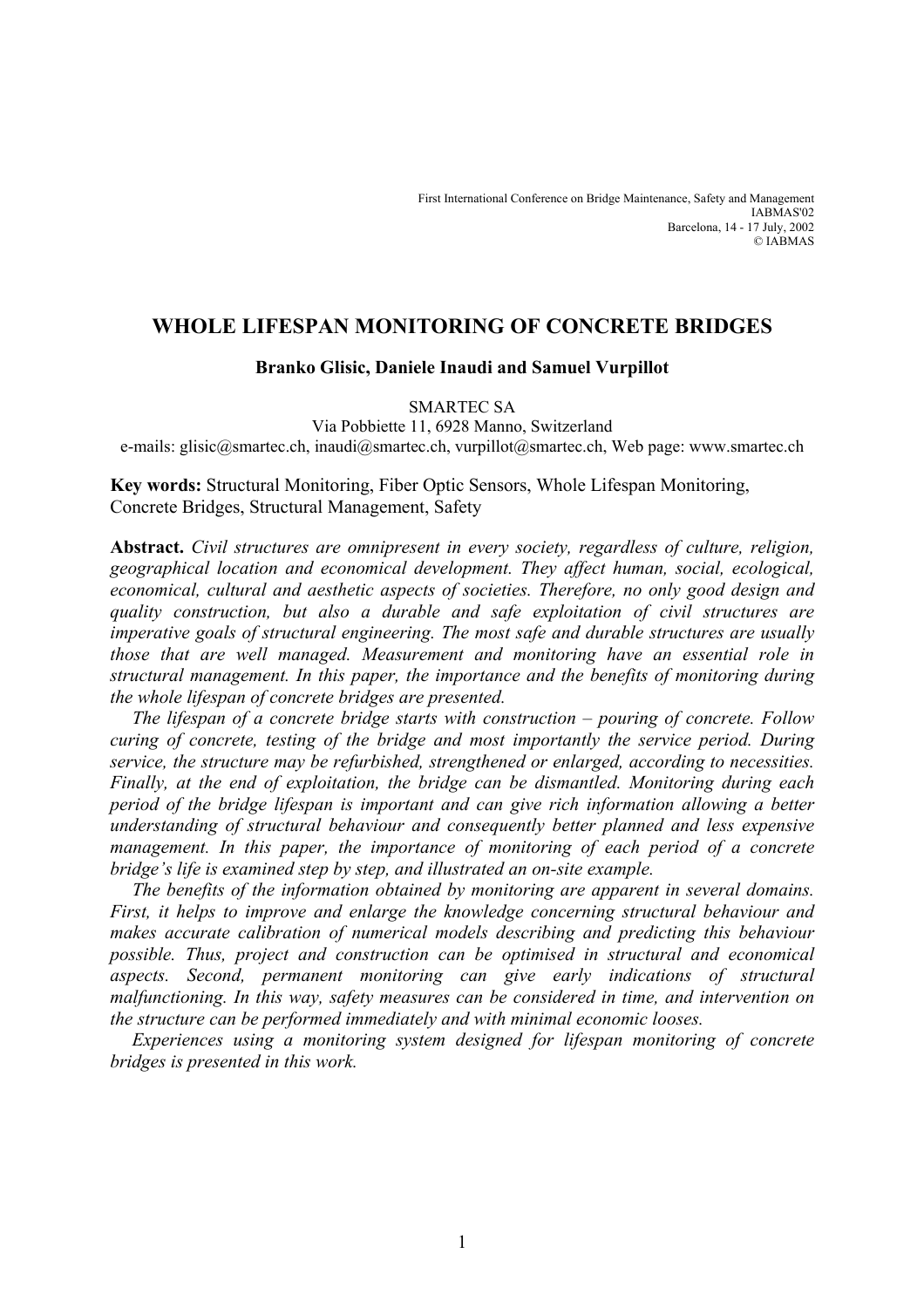#### **1 INTRODUCTION**

Monitoring (or auscultation) of structures involves recording of time dependent parameters during certain periods. These parameters are related to the construction material (concrete, steel, timber, etc.) and to the structure itself. In both cases they can be physical, mechanical or chemical.

The life of a concrete bridge starts with construction – pouring of concrete. Follow curing of concrete, testing of the bridge and most importantly the service period. During service, the structure may be refurbished, strengthened or enlarged, according to necessities. Finally, at the end of exploitation, the bridge can be dismantled. Monitoring during each period of the bridge lifespan is important and can give rich information allowing a better understanding of structural behaviour and consequently better planned and less expensive management.

In the next paragraphs we will explain generally and through examples, importance and benefits of monitoring performed during each phase of the structure life.

#### **2 WHY MONITORING**

Monitoring is usually carried out in order to achieve one or several goals. They are presented and discussed in this section.

**Structural Management**: The most safe and durable structures are usually those that are well managed. Measurement and monitoring have an essential role in structural management.

The data resulting from the monitoring program is used to optimise the operation, maintenance, repair and replacing of the structure based on reliable and objective data. Detection of ongoing damage can be used to detect deviations from the design performance. Monitoring data can be integrated in structural management systems and increase the quality of decisions by providing reliable and unbiased information.

Many structures are in much better conditions than expected. In these cases, monitoring allows to increase the safety margins without any intervention on the structure. Taking advantage of better material properties, over-design and synergetic effects, it is possible to extend the lifetime or load-bearing capacity of structures. A small investment at the beginning of a project can lead to considerable savings by eliminating or reducing over-designed structural elements.

A few structures might present deficiencies, which cannot be identified by visual inspection or modelling. In these cases it is possible increase safety and to decrease managing costs<sup>1</sup> by taking actions before it is too late. Repair will be cheaper and will cause less disruption to the use of the structure if it is done in time. Monitoring can also reduce insurance costs.

The economic impact of structural deficiency is twofold: direct and indirect. The direct impact is reflected by costs of reconstruction while the indirect impact involves losses in the other branches of the economy. Fully collapse of historical monuments, such as old stone bridges and cathedrals, represent an irretrievable cultural loss for society.

**Increase of safety:** Malfunctioning of civil structures often has serious consequences. The most serious is an accident involving human victims. Even when there is no loss of life,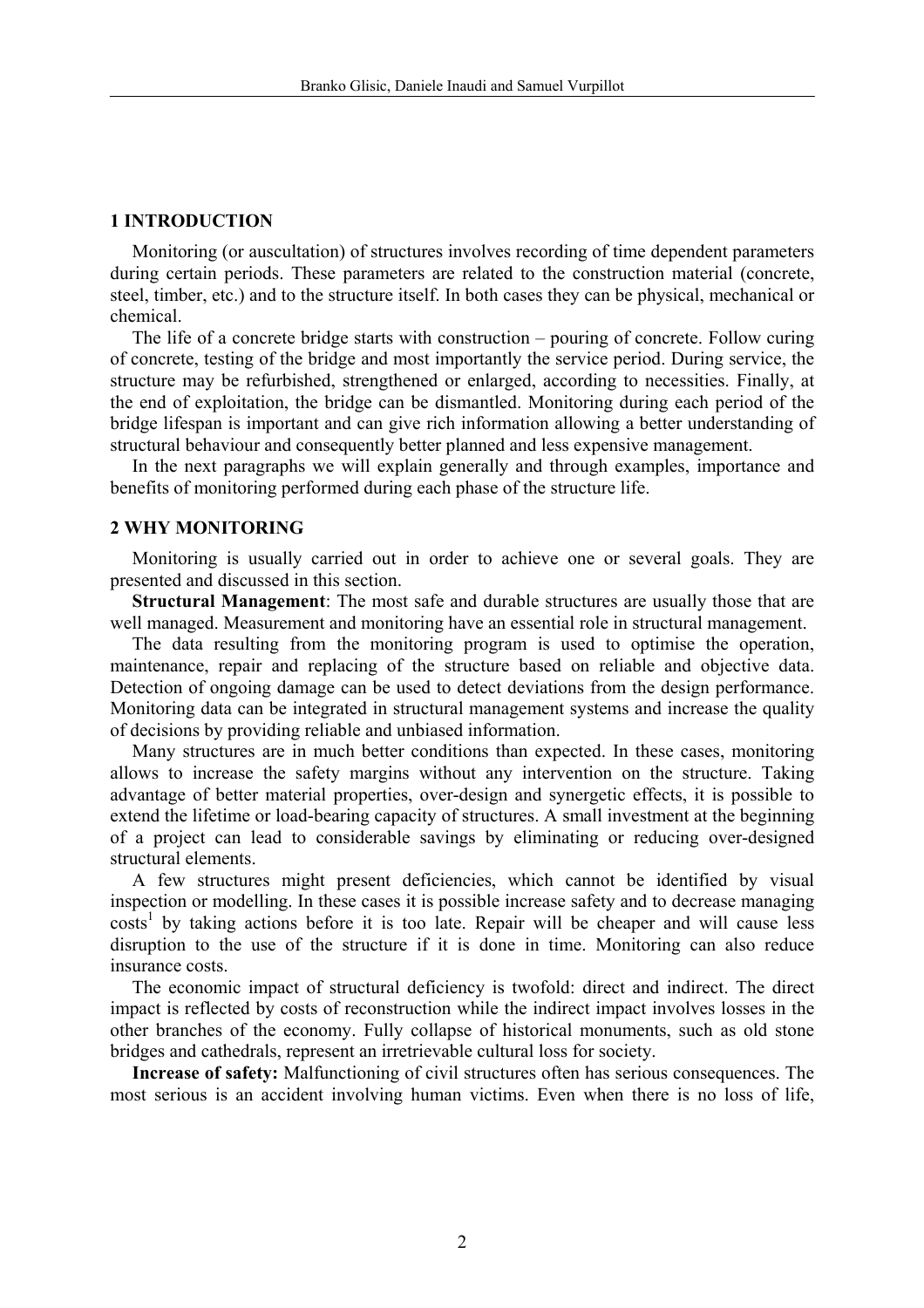populations suffer if infrastructure is partially or completely out of service. Collapse of certain structures, such as nuclear power plants, may provoke serious ecological pollution.

Having permanent and reliable monitoring data from a structure, can help to guarantee the safety of the structure and its users.

**Knowledge improvement:** Learning how a structure performs in real or laboratory conditions will help to design better structures for the future. This can lead to cheaper, safer and more durable structures with increased reliability and performance. Structural diversity due to factors such as geographical region, environmental influences, soil properties, loads etc. makes absolute behavioural knowledge impossible: there are no two identical structures.

A good way to enlarge knowledge of structural performance is to monitor their behaviour. That's why monitoring during the complete lives of structures, from construction to the end of service, is of interest from the theoretical point of view as well as from the point of view of structure management. Theories need to be tested, and an excellent method to test theories describing the civil structures is monitoring<sup>2</sup>. For structures built of unusual materials (e.g. roofs composed of thin plastic membranes or tensegrity structures) monitoring is an effective way to comprehend the real behaviour and to refine behavioural theories.

#### **3 MONITORING ASSESSMENT**

There are different approaches to assess the structure and we can classify them in three basic categories: static monitoring, dynamic monitoring and system identification and modal analysis, and these categories can be combined. Each category is characterised by advantages and challenges and which one (or ones) will be used depends mainly on structural behaviour and goals of monitoring.

Each category can be performed during short and long periods, permanently (continuously) or periodically. The schedule and pace of monitoring depends on how fast the monitored parameter changes in time. For some applications, periodical monitoring gives satisfactory results, but information not registered between two inspections is lost forever. Only continuous monitoring during the whole lifespan of the structure can register its history, help to understand its real behaviour and fully exploit monitoring. The investment in the maintenance of the structure, using periodical inspections as a mean of control, can exceed the cost of a new structure<sup>1, 3</sup>

## **4 WHOLE LIFESPAN MONITORING OF BRIDGES**

The importance of whole lifespan monitoring is highlighted in this section.

**Monitoring during construction of a new bridge:** Construction is a very delicate phase in the life of structures. For concrete structures, material properties change through ageing. It is important to know whether or not the required values are achieved and maintained. Defects (e.g. premature cracking) that arise during construction may have serious consequences on structural performance. Monitoring data help engineers to understand the real behaviour of the structure and this leads to better estimates of real performance and more appropriate remedial actions.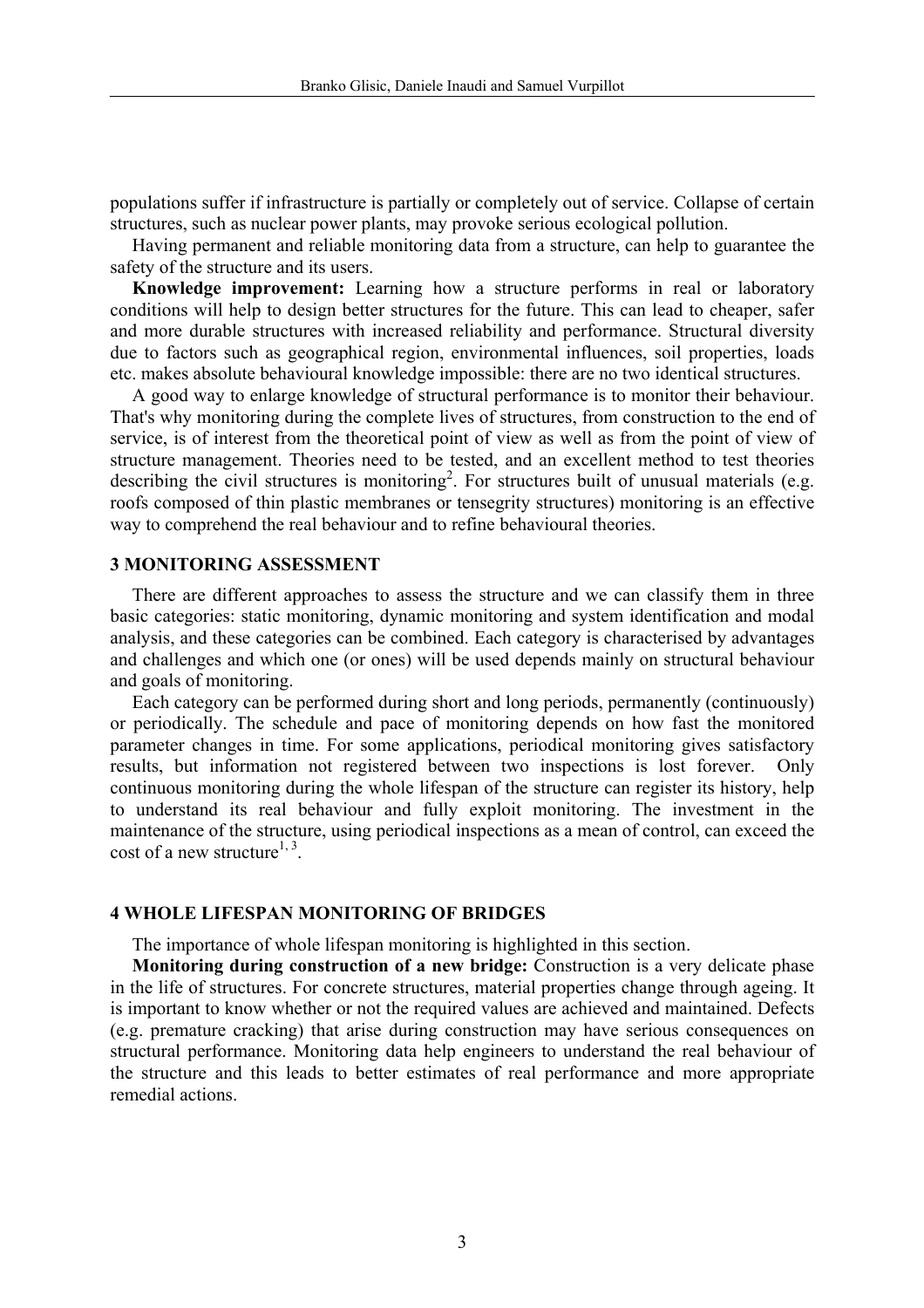Important information obtained through monitoring during construction includes the following: Estimation of hardening time of concrete in order to estimate when shrinkage stresses begin to be generated<sup>4</sup>; Deformation measurements during early age of concrete in order to estimate self-stressing and risk of premature cracking<sup>3</sup>; When structures are constructed in successive phases, measurement can help to improve the composition of concrete when necessary. In case of pre-fabricated structures, sensors may be useful for quality control; Optimisation between two successive phases of pouring due to evaluation of cure in previous phases; For prestressed structure, deformation monitoring of cables helps to adjust prestressing forces and determine the relaxation<sup>6</sup>; Monitoring of foundation settlement helps to understand the origins of built-in stresses; Damage caused by unusual loads such as thunderstorm or earthquakes during construction may influence the ultimate performance of structures; Optimal regulation of structural position during erection<sup>7</sup>; Knowledge improvement and recalibration of models $8$ .

The installation of a monitoring system during the construction phases allows monitoring to be carried out during the whole life of the structure. Since most structures have to be inspected several times during service<sup>9</sup>, the best way to decrease the costs of monitoring and inspection is to install the monitoring system from the beginning.

**Monitoring after refurbishing, strengthening or enlargement of bridge:** Material degradation and/or damage are often the reasons for refurbishing existing structures<sup>10</sup>. Also, new functional requirements for the bridge (e.g. enlarging) lead to requirements for strengthening<sup>11</sup>. If strengthening elements are made of new concrete, a good interaction of new concrete with the existing structure has to be assured. Early age deformation of new concrete creates built-in stresses and bad cohesion causes delamination of the new concrete, thereby erasing the beneficial effects of the repair or strengthening efforts.

Since new concrete elements observed separately represent new structures, the reasons for monitoring them are the same as for new structures, presented in previous subsection. The determination of the success of refurbishment or strengthening is an additional justification<sup>11</sup>.

**Monitoring during testing of bridge:** Bridges have to be tested before service for safety reasons $11$ . At this stage, the required performance levels of structures have to be reached. Typical monitored parameters (such as deformation, strain, displacement, rotation of section and cracks opening) are measured. Tests are performed in order to understand the real behaviour of the structure and to compare it with theoretical estimates<sup>12</sup>. Monitoring during this phase can be used to calibrate numerical models describing the behaviour of structures $\delta$ .

**Monitoring during service of bridge:** The service phase is the most important period in the life of a structure. During this phase, construction materials are subjected to degradation by ageing. Concrete cracks and creeps, steel oxidises and may crack due to fatigue loading. The degradation of materials is caused by mechanical (loads higher then theoretically assumed) and physico-chemical factors (corrosion of steel, penetration of salts and chlorides in concrete, freezing of concrete etc.). As a consequence of material degradation, the capacity, durability and safety of structure decrease.

Monitoring during service provides information on structural behaviour under predicted  $\text{loads}^{11}$ , and also registers the effects of unpredicted overloading. Data obtained by monitoring are useful for damage detection, evaluation of safety and determination of the residual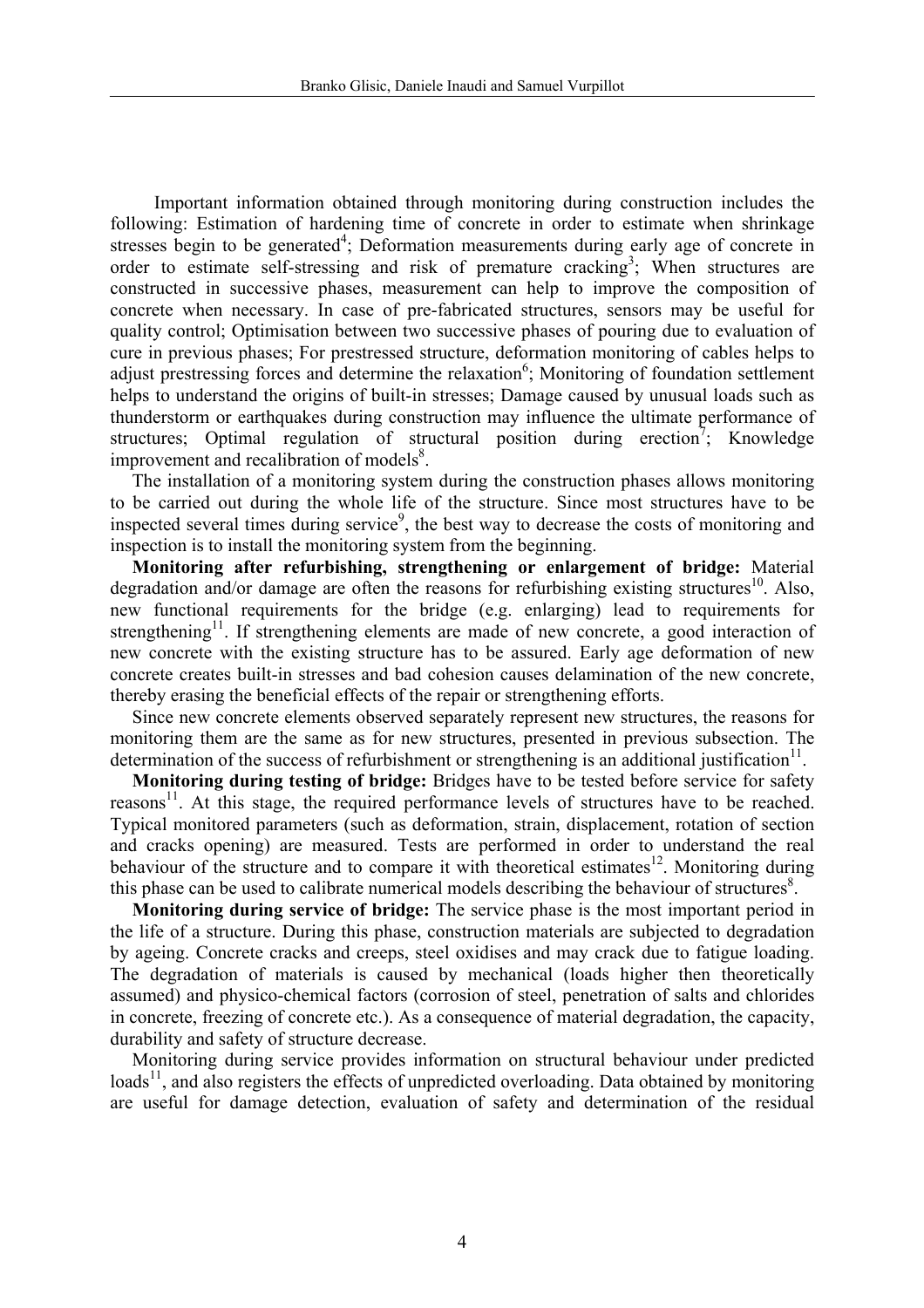capacity of structures. Early damage detection is particularly important because it leads to appropriate and timely interventions. If the damage is not detected, it continues to propagate and the structure no longer guarantees required performance levels. Late detection of damage results in either very elevated refurbishment  $\cos s^1$  or, in some cases, the structure has to be closed and dismantled. In seismic areas the importance of monitoring is most critical.

Subsequent auscultation of a structure that has not been monitored during its construction can serve as a basis for understanding of present and for prediction of future structural behaviour<sup>12</sup>. This is discussed next.

**Monitoring during dismantling of bridge:** When the structure does no longer respond to the required performances and the costs of reparation or strengthening are excessively high, the ultimate life-span of the structure is attained and the structure should be dismantled. Monitoring helps to dismantle structures safely and successfully.

## **5 EXAMPLE OF WHOLE LIFESPAN MONITORING**

The North and South Versoix bridges are two parallel twin bridges $11$ . Each one supported two lanes of the Swiss national highway A9 between Geneva and Lausanne. In order to support a third traffic lane and a new emergency lane, the exterior beams were widened and the overhangs extended (see Figure 1).



Figure 1: View to Versoix Bridge before enlargement Figure 2: SOFO system reading unit



Because of the added weight and pre-stressing, as well as the differential shrinkage between new and old concrete, the bridge bends (both horizontally and vertically) and twists during the construction phases. In order to increase the knowledge on the bridge behaviour and performance and to optimise the concrete mix, the engineer decide to monitor strain, displacement and temperature over whole lifespan of the bridge. The SOFO monitoring system<sup>14, 15</sup> (see Figure 2), based on low-coherence interferometry in the optical fibres<sup>15</sup>, was selected for this purpose, since its performances meet the requirements for whole lifespan monitoring.

The sensors ware surface mounted onto the existing (old) part of the bridge and embedded into the fresh concrete of the new part of the bridge. Eight sensors per cross-section were installed as shown in Figure 3, and total of 12 sections is equipped as shown in Figure 4. The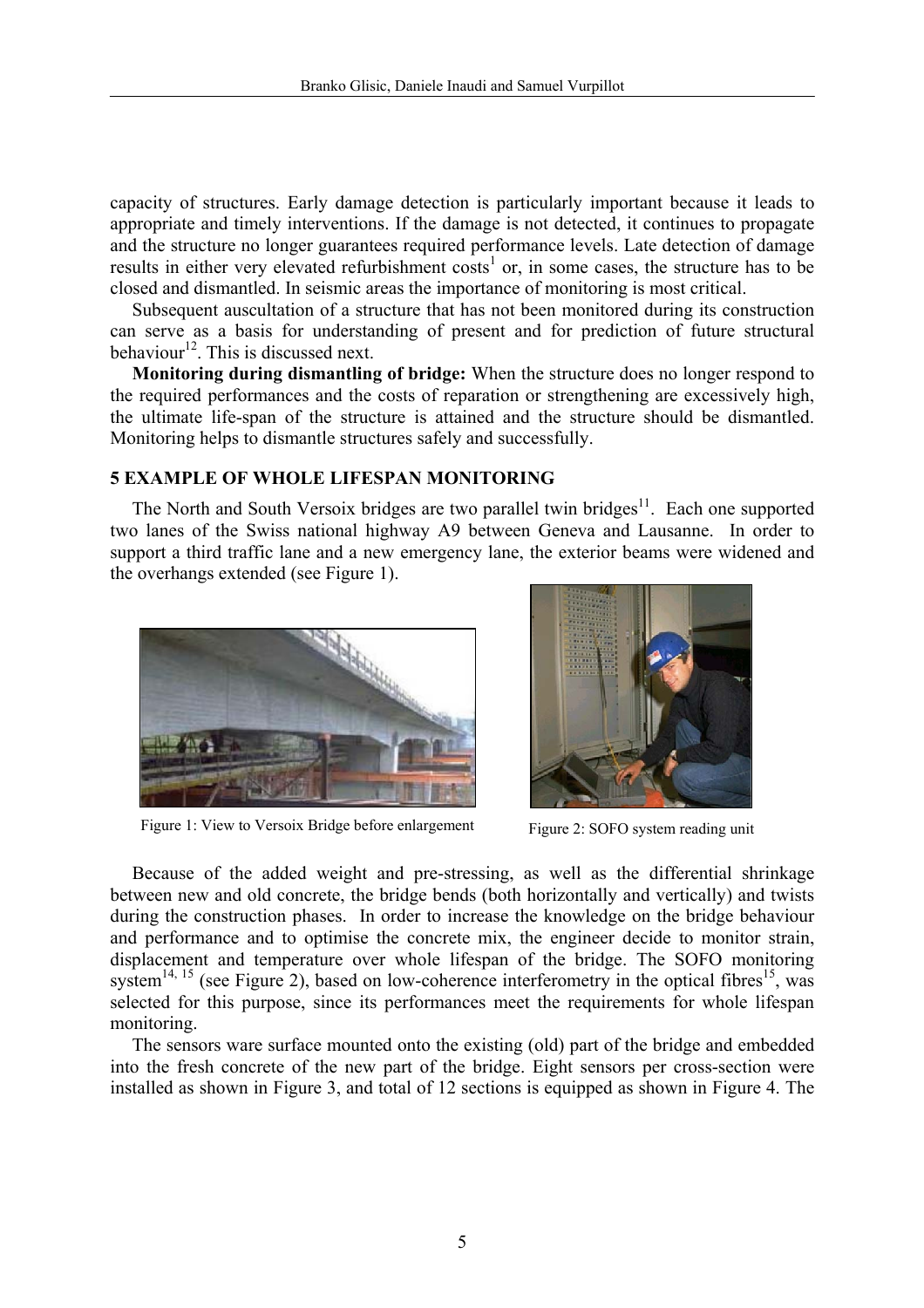sensors are connected to reading unit by means of intermediate connection boxes and multifibre extension cables. The central measurement point with the reading unit is situated near the abutment and is shown in Figure 2.





Figure 4: Longitudinal position of sensors

**Monitoring during and after enlargement:** The main concern during the construction was to ensure good interaction between old and new concrete. In order to control the interaction, the sensors are installed side-by-side in new and old concrete (see Figure 2). Monitoring performed during more than two months after the pouring shown that both sensors measured the same deformation and thus the interaction between the old and new concrete is estimated as a very good. In addition horizontal deflection due to unequal heat on left and right side of the cross-section and different pouring times is detected (see Figure 7). An example of measurements is presented in Figure 5.



Figure 5: Old-new concrete interaction monitoring Figure 6: Monitoring during the load test

**Monitoring during testing of bridge:** During a load test, performed in Mai 1998 after the end of construction works, the vertical displacement of the bridge was also monitored using the same fibre optic sensors. Figure 6 shows an example of the measurement taken during the load test of the bridge. Values obtained with SOFO sensors are calculated using double integration of curvature<sup>16</sup>. Measurements were also performed using dial gages (invar wires installed and measured by IBAP-EPFL under the bridge) and are presented in the same figure. Results of test confirmed the design performances of enlarged bridge.

**Monitoring during service of bridge:** Long-term monitoring of the Vesoix Bridge continues. Monthly quasi-static measurements are performed in order to monitor strain and displacement evolution of the bridge. Five years strain evolution of a cross-section is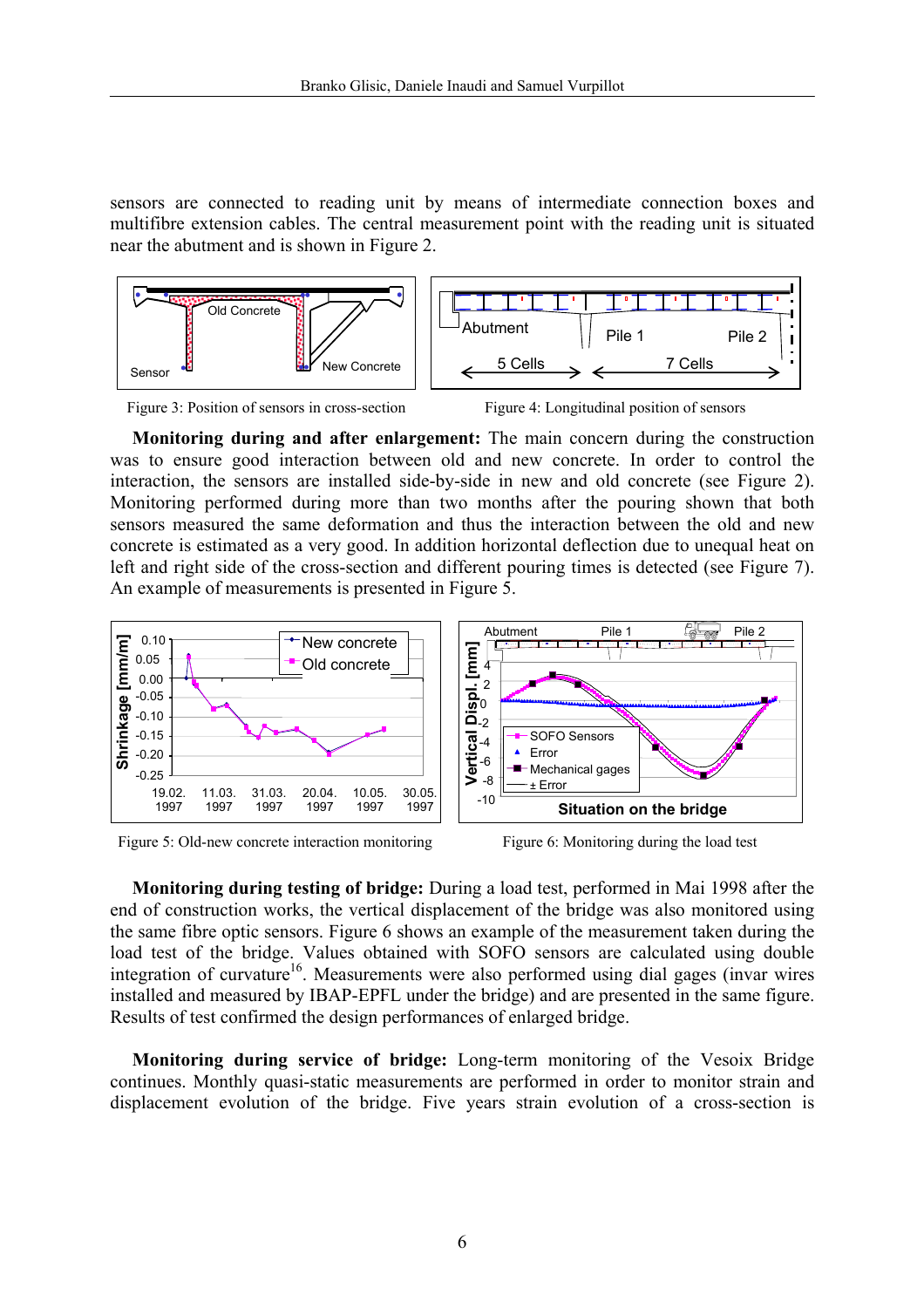presented in Figure 7. After the cross-section is bended horizontally due to unequal heat and different time of concrete pouring, all sensors measures approximately same deformation confirming that the cross-section is not exposed to unexpected bending due to damage or delamination.

In Figure 8 diagrams of strain obtained by measurements (sensor A11) are compared with the models (Strain – calc. Shrinkage + temperature) and very good accordance is observed confirming good design and realisation of the bridge. The evolution of shrinkage is not finished but it is stabilised (see Figure 8). The seasonal temperature variation influenced behaviour of the bridge and can also be seen in Figure 8.



Figure 7: Versoix bridge five-years strain evolution Figure 8: Uncoupling of shrinkage and temperature

### **6 CONCLUSIONS**

The whole lifespan monitoring comprehends continuous or periodical registering of parameters including all phases of the structure life. The benefits of whole lifespan monitoring of bridges are presented in this paper. They reflect through better planned and less costly structural management, increase of safety and improvement of knowledge concerning real structural behaviour. The whole lifespan monitoring calls for sophisticated monitoring systems, which performances satisfy safety, technological, economical and esthetical aspects, being easy to use, fast to install, durable, reliable, stable, independent from human intervention and insensitive to external influences.

The advantages of whole lifespan monitoring are illustrated by real on-site example, carried out using SOFO monitoring system installed onto the Versoix Bridge in Switzerland. The benefits gathered the each phase of the bridge's life are presented and they fully justify The whole lifespan monitoring concept.